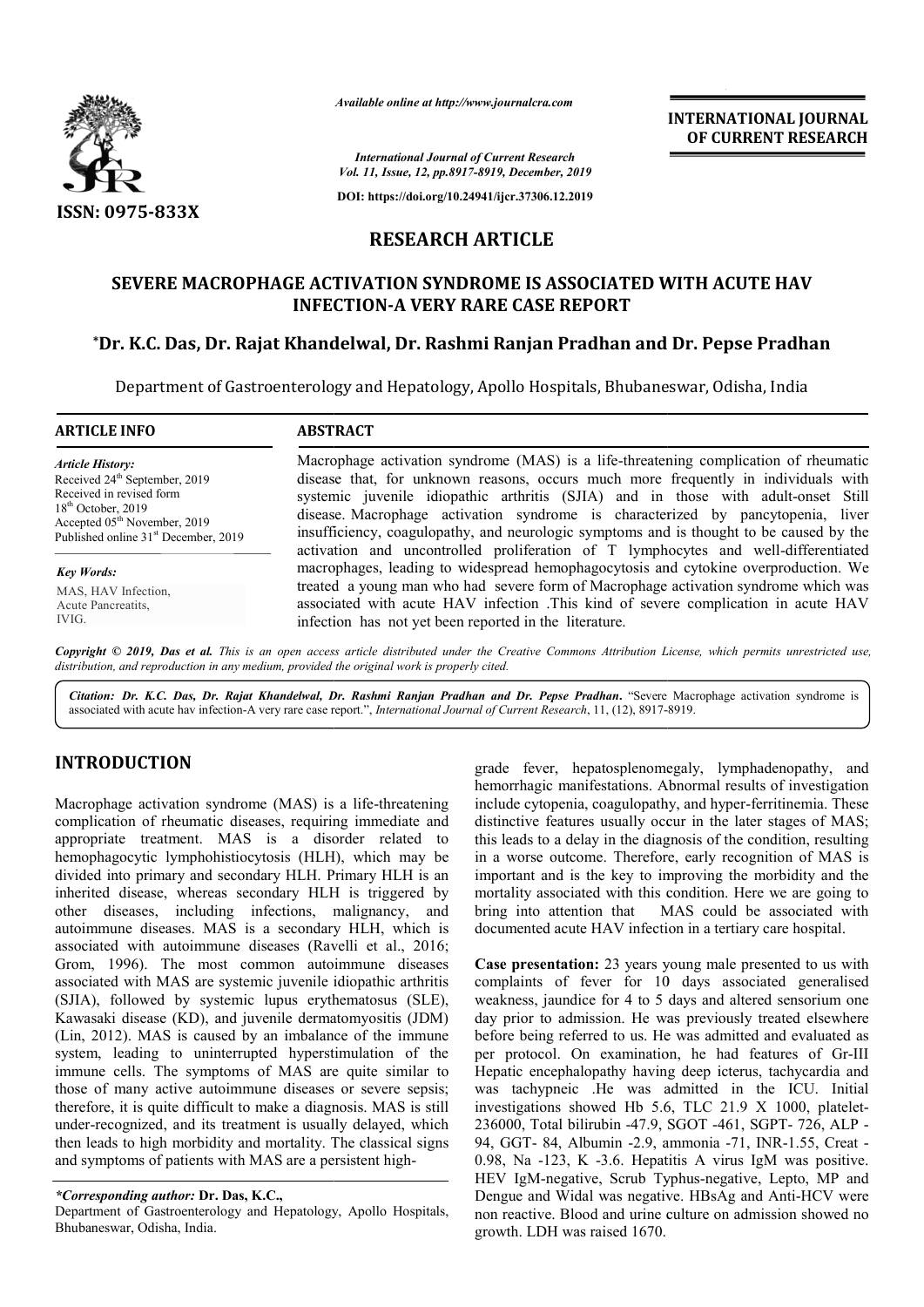| <b>DATES</b> | HB   | <b>TLC</b> | PС   | T.BILIRUBIN | <b>S.ALBUMIN</b> | <b>AST</b> | ALT | <b>GGTP</b> | ALP |
|--------------|------|------------|------|-------------|------------------|------------|-----|-------------|-----|
| 25.6.19      | 5.6  | 21.9       | 236  | 47.9        | 2.9              | 461        | 726 | 84          | 94  |
| 29.6.19      | 7.5  | 14.94      | 180  | 23.8        | 2.4              | 62         | 167 | 45          | 70  |
| 1.7.19       | 8.2  | 8.72       | 172  | 21.9        | 3.1              | 106        | 88  | 110         | 90  |
| 2.7.19       | ۰    |            |      | 10.8        | 3.1              | 143        | 181 | 143         | 128 |
| 3.7.19       | -    | -          |      | 13.1        | 2.8              | 133        | 70  | 169         | 107 |
| 8.7.19       | -    | -          | -    | 14.2        | 2.7              | 242        | 111 | 161         | 144 |
| 10.7.19      | 8.5  | 0.7        | 26.1 | ۰           | ۰.               |            |     |             |     |
| 15.7.19      | 9.3  | 6.3        | 306  | ۰           |                  |            | ۰   | ۰           | -   |
| 16.7.19      | 10.2 | 18.5       | 348  | 10.2        | 3.0              | 112        | 86  | 134         | 125 |

**Table1. Laboratory investigations**



Oedematous marrow with erythroid hyperplasia, Megakaryocytes were increased in number, Macrophages were markedly increased with haemophagocytosis. *Courtesy adapted from Department of Pathology , Apollo Hospital Bhubaneswar.* 

#### **Figure 1. Bone marrow biopsy**

He received Blood transfusion and Anti - coma regimen. He was started on broad spectrum antibiotics.. Patient continued to have fever spikes but sensorium and other parameters improved. He was shifted to ward. However he continued to have fever, tachycardia, tachypnea requiring NIV support and he had significant epigastric pain and vomiting and his serum lipase was found to be raised 1132. He was again shifted to ICU. He continued to have fever spikes and repeat CBC showed that his Leukocyte count had dropped to 700 cell per cu.mm. Serum triglycerides was mildly raised and serum ferritin was found high. Bone marrow aspiration and biopsy was planned in view of progressive pancytopenia which showed markedmyeloid suppression with Haemophagocytosis, features suggestive of marked Macrophage activation syndrome. EBV IgM and Parvo B19 were negative. Rheumatology and haematology consultation were taken. Patient was isolated in view of severe neutropenia. He was started on IV methylprednisolone 500mg IV for 3 days and Granulocyte stimulating factor but no satisfactory result was achieved and subsequently he was started on IVIG and received total of 4 days. He optimally responded to IVIG where it is showed increasing trend of TLC and haemoglobin. Repeat LFT showed normalising trend. He became afebrile after 3 days of IVIG. Subsequent tapering dose of steroid and low dose of cyclosporine was continued. Features of acute pancreatitis resolved slowly after conservative management. This episode of acute pancreatitis could be due to HAV induced.

### **DISCUSSION**

MAS is a disorder related to hemophagocytic lymphohistiocytosis (HLH), which may be divided into primary and secondary HLH.

Primary HLH is an inherited disease, whereas secondary HLH is triggered by other diseases, including infections, malignancy, and autoimmune diseases (Ravelli et al., 2016; Grom, 1996; Lin, 2012; Henter et al., 2004). MAS is caused by an imbalance of the immune system, leading to uninterrupted hyperstimulation of the immune regulatory cells. It is quite difficult to make a diagnosis. MAS is still under-recognized, and its treatment is usually delayed, which then leads to high morbidity and mortality. The classical signs and symptoms of patients with MAS in our case were not present only a persistent high-grade fever, acute pancreatitis, hepatic encephalopathy and pancytopenia. Abnormal results of investigation include cytopenia, coagulopathy, and hyperferritinemia had clue to clench the diagnosis. These distinctive features usually occur in the later stages of MAS; this leads to a delay in the diagnosis of the condition, resulting in a worse outcome. We proceeded for bone marrow biopsy (Figure-1) which established the diagnosois. He required IVIG to control the disease activity where steroid alone was unsuccessful. Therefore, early recognition of MAS is important and is the key to improving the morbidity and the mortality associated with this condition. Here we are going to bring to an attention that MAS could be associated with documented acute HAV infection which could subsequently responded to IVIG.

### **Summary**

An early diagnosis and prompt initiation of treatment are both key factors for a positive outcome in MAS. Although the clinical presentations of both MAS and active autoimmune diseases were quite similar, there were some clues from the serial monitoring of laboratory parameters, which helped the physicians in making an early diagnosis of MAS. This patient had acute HAV infection and hepatic encephalopathy which was managed with all supportive care .